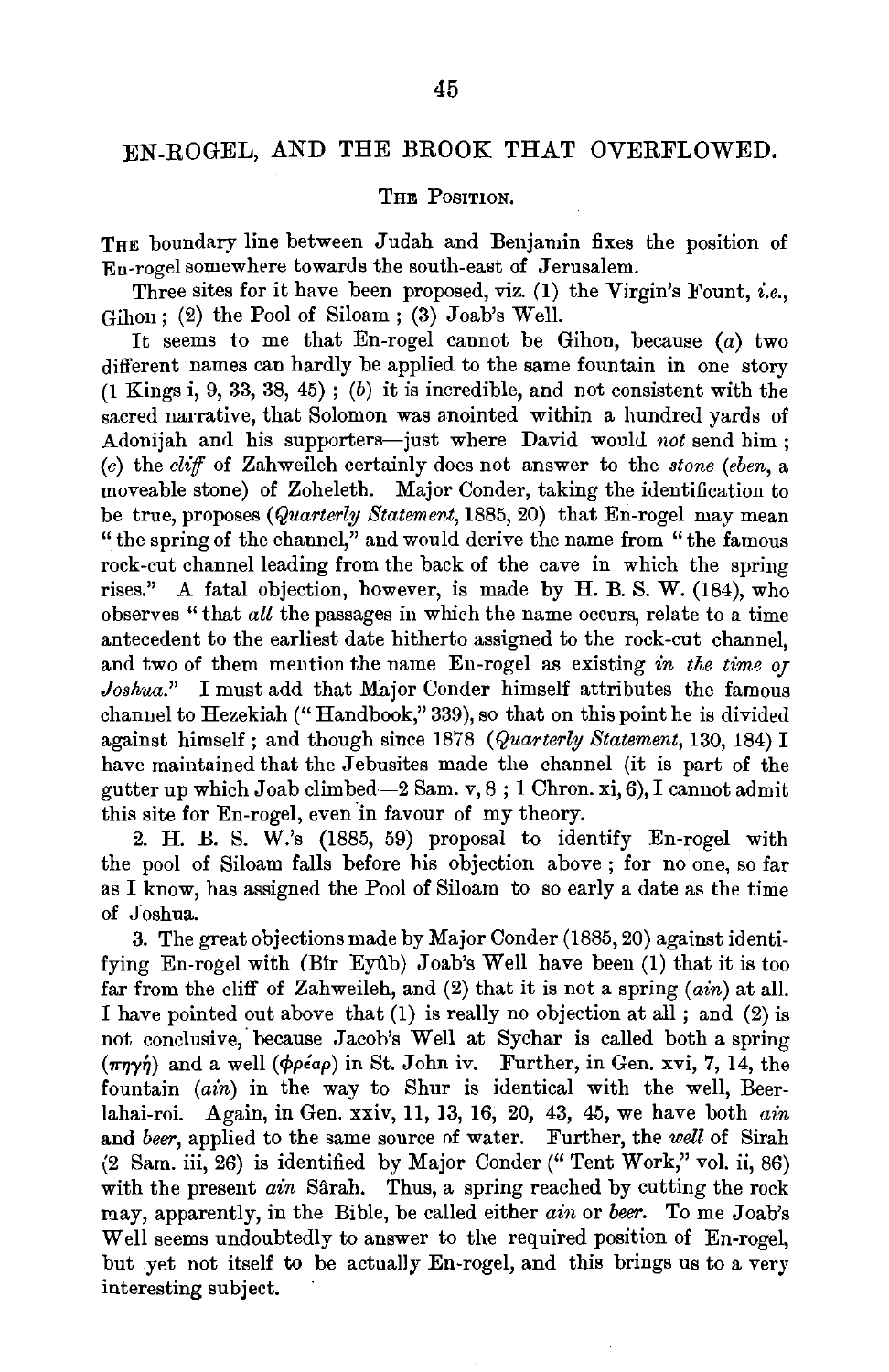## THE STORY.

Eleven years ago I pointed out (1878, 130) that there must have been a very clever man among the ancient J ebusites. Whether he was Melchizedec or not is uncertain ; at any rate, water was his specialty. I have told how; by the contrivance of "the gutter," he secured for his city an unfailing supply of water, and so enabled Zion, the castle of the Jebusites, to bid defiance to all Israel, until Joab's daring, in conjunction with Araunah's treachery, transferred the impregnable fortress into David's hands. Another benefit which this same Jebusite (I believe) conferred upon his country was the making of En-rogel.

It is probable that in pre-historic times water used, after heavy rains, to issue from the ground near Joab's Well, just as it does now by means of the well, and to flow in a voluminous stream down the valley towards the Dead Sea.

When, in after times, but before the Israelite invasion, the Jebusites found the supply from Gihon (Virgin's Fount) insufficient for their wants. this father of civil engineers prospected for water in the valley *(nachal,*  or brook) near the present site of Joab's Well. Intending his countrymen to be able in stormy times to conceal from their enemies the spring he had resolved to find, he cut in the rock, about 75 feet north of the well, the entrance to a staircase discovered by Sir Charles Warren, which, after descending 6 feet to the west, divides into a northern and a southern branch. The northern staircase soon divides in two others ; neither of these last two enabled our Jebusite to find water, and therefore were abandoned, it may be, when the southern staircase gave indications that the excavators were reaching water. A grand day, indeed, it must have been for that primitive civil engineer, when he broke into the grotto or subterranean cistern marked west of Joab's Well; and if nature had never hereabouts forced for its waters an outlet to the surface, tremendous must have been the excitement in "the torpid little town of Jebus," when tidings came that a strong stream of water was pouring forth from En-rogel ; in other words, that" the brook was overflowing in the midst of the land."

Consciously or unconsciously, some 3,400 years ago, or more, our Jebusite had constructed a periodical Artesian well, and thereby (unless he was anticipated by nature) endowed his city in perpetuity with all but an annual treat of a babbling brook in " the prettiest and most fertile spot around Jerusalem."

If it is allowable to give a Hebrew derivation to the name of a Jebusite spring (though possibly the later name is an equivalent for the older one, just as we have *shaveh* and *emek),* then I would interprete Enrogel as meaning *the spring of searching out, i.e.,* the spring that was found by searching out, just as Isaac named one of his wells *Esck*, because they contended with him.

Useful, however, as En-rogel proved to the Jebusites, it was very inconvenient for their fair Rebekahs to have to go down. for water through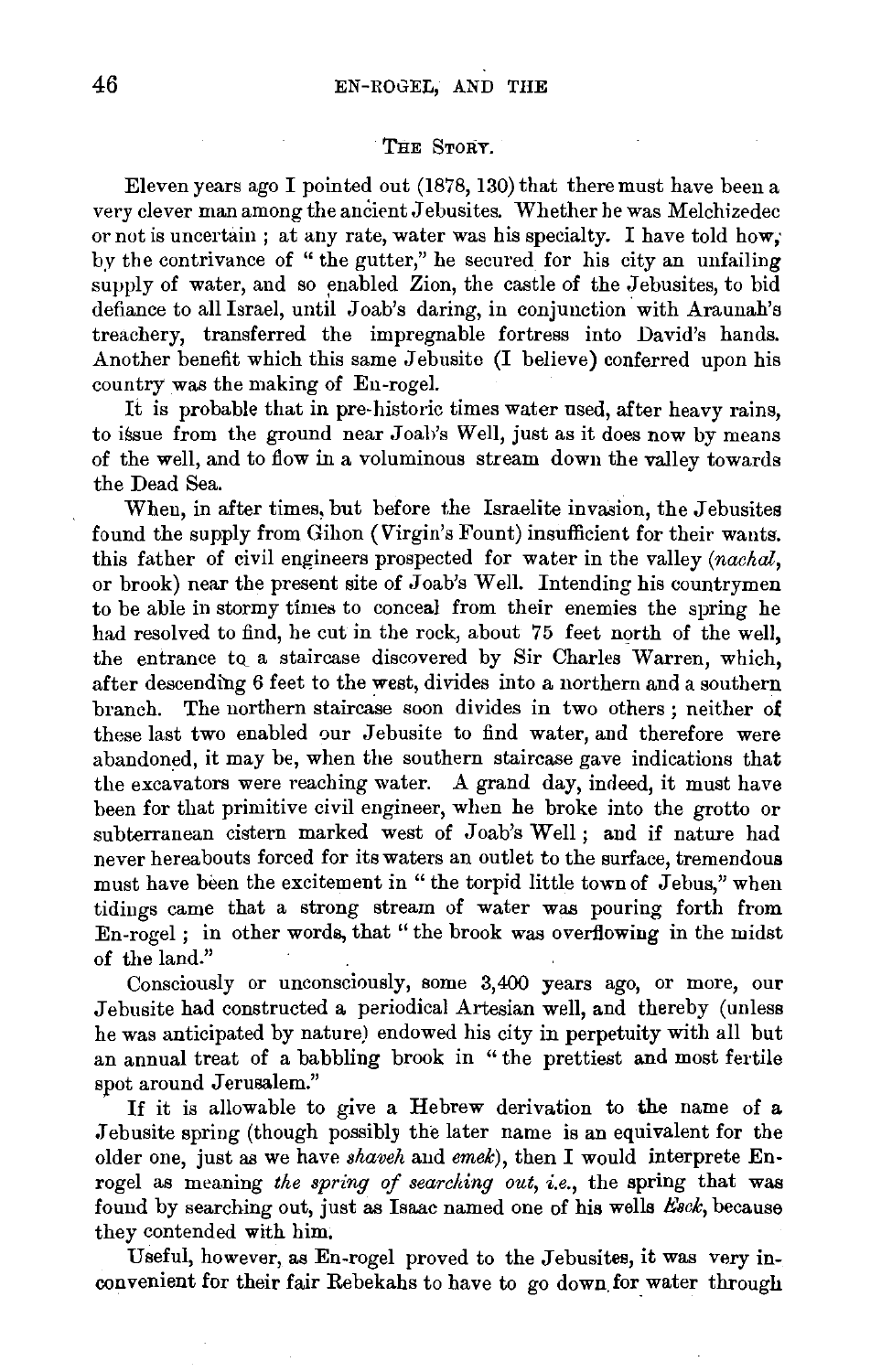$th$ e long dark staircase and passage; accordingly from the surface of the valley (or, if the grotto is under the hill, from a cave, like a tomb, in its side) a shaft was excavated to the roof of the grotto, through which {shaft) their vessels could be let down by a cord into the cistern below.

Centuries rolled on, and if the water had ever naturally issued from the surface near  $En$ -rogel, the fact was wholly forgotton. The only overflow that the Hebrews who now held Jerusalem ever witnessed was the periodical rushing of the waters up the staircase of En-rogel.

The Bible mentions this fountain in connection with two critical events in the life of David. In the rebellion of Absalom, Jonathan and Ahimaaz remained lurking in or near these staircases ; and afterwards, "by the stone of Zoheleth, which is beside En-rogel," the rebellious Adonijah gave his great feast, doubtless during the overflow of the brook.

Joab's Well itself may have been dug in the reign of Solomon, and deepened at a later date. It was certainly made *after* En-rogel. Possibly the age of its construction may be ascertained from the character of its masonry.

On Sennacherib's invasion "much people was gathered together who stopped all the fountains and the brook that overflowed through (or in) the midst of the land." Now, at last, Hezekiah reaped the fruit of the Jebusite's forethought. Covering up the entrance to Gihon he was able himself from within the city of Jerusalem to draw its waters by means of the gutter. Similarly it was easy to conceal all traces of Enrogel; but to stop " the brook that overflowed " proved in the end to be a work of extreme difficulty and extraordinary magnitude. At first, at a distance of 44 feet from the grotto (or cistem), he blocked up the rock-cut passage by "a masonry wall, 3 feet thick, and composed of cut stones set in a hard black mortar, apparently mixed with oil. At the bottom a hole or duct was left, *6§* inches by 4 inches, and on the northern side a stone plug to fit, and 12 inches long, was found in it" (by Sir Charles Warren in 1870; *see* Letters, pp. 141, 153).

Probably at the same time Hezekiah closed the shaft in the roof of the grotto with the "white stone," observed by this successful explorer (Letters, p. 141). All this was easy enough; but when the heavy rains came on, it would seem that the waters still issued from the surface, escaping either through some natural fissure in the rock below the soil, or because the shaft above the grotto or the staircase was not watertight. The blocking up of the staircase (or rather its continuation to the grotto) by a *second* wall, seems to imply that suspicion lighted on the last-named passage. However this might be, the attempt was of no use. The brook still continued, as of old, to overflow. Yet Hezekiah and his people were not easily to be thwarted. If the brook would flow, it should certainly not *overflow.* 

At an immense expenditure of labour a spacious aqueduct (6 feet high and from 3 feet 6 inches to 4 feet broad) was cut under the western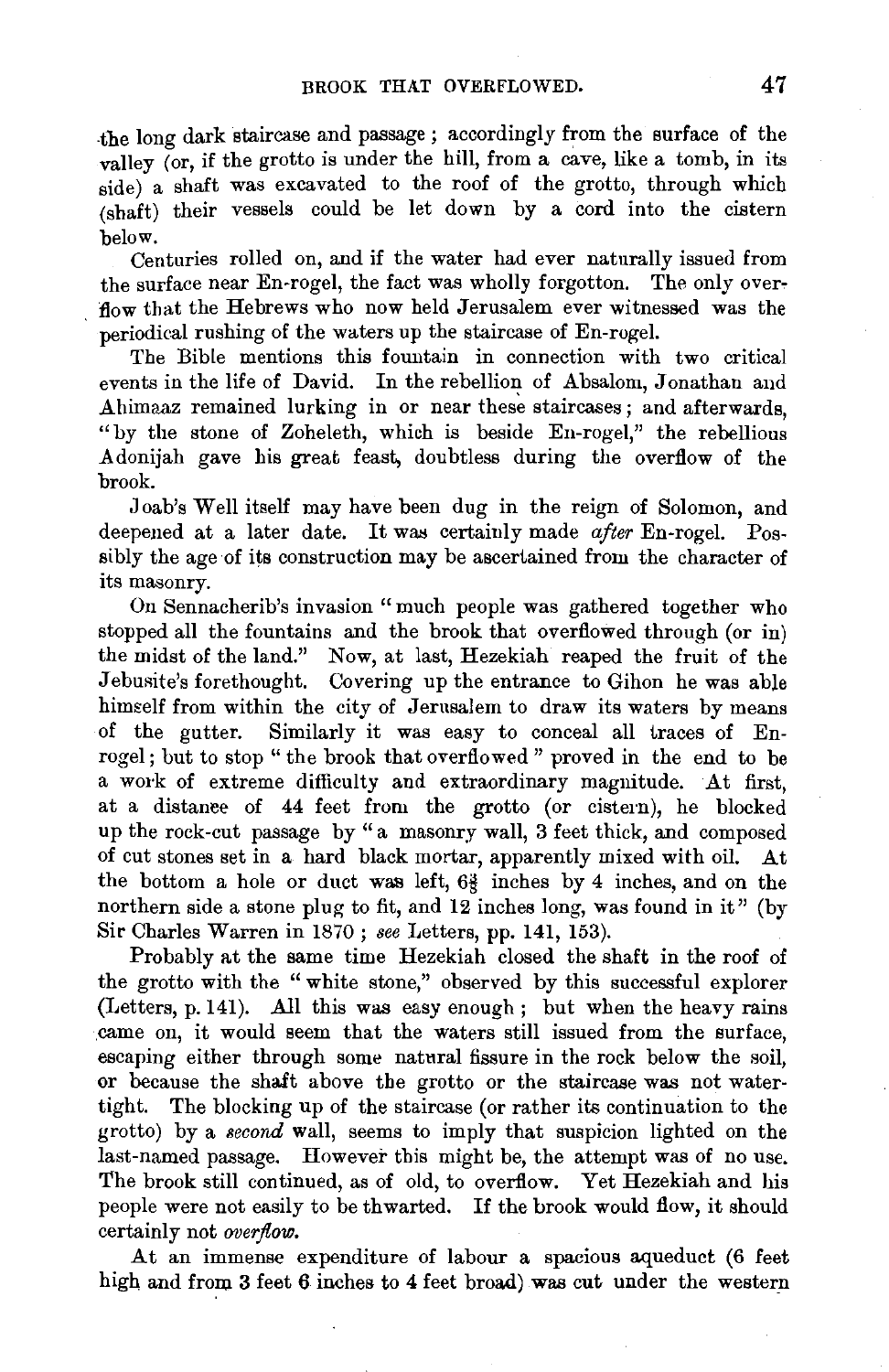side of the Kidron valley, starting from the grotto (which was practically the source of the waters), and extending at least 1,800 feet down the ravine.

[To follow this to its end is a work worthy of the Fund and its supporters.

Now, at last, the brook was stopped. Buried, as it was, 40 or 50 feet out of sight, and beyond hearing the Assyrian could never have found it.

A further attempt seems to have been made to continue this tunnel (or aqueduct) on the same scale northwards. Apparently the staircase was used for carrying out the chippings, but why the last 86 feet of it (i.e., of the staircase which here is really a passage with a slight fall) were not utilised in this extension is to me at present unintelligible. Operations were began at a point 86 feet from the grotto, and after lowering the floor about 9 feet, a new tunnel was continued north for 148 feet, generally about 3 feet 7 inches wide, and 6 feet high, and then the work was abandoned.

Still, from the southern end of this 148 feet length, a passage was cut to the grotto, apparently to enable the water trickling through into the 148-foot tunnel to flow into the grotto.

The smaller dimensions ("it is only about  $3\frac{1}{2}$  feet high" apparently. Letters, p. 142) and irregular course of this connecting link seem to indicate that it was made without much care. At the point of junction (86 feet from the grotto) the old staircase has partly been cut away by this later work, so that here the roof of the passage is 15 feet high. From this point the *link* runs directly under the older passage, and comes out mto the grotto, 9 feet below the other and 6 feet to the west of it.

If Joab's Well had been already dug, it too must have been stopped by Hezekiah. If it was not already made, then the excavating of the great aqueduct must have deprived the people of Jerusalem of their greatest treat. After Sennacherib's departure, they must have looked back with many regrets to the happy days when they used to disport themselves among the trees by the banks of the overflowing brook. And never afterwards, until the exit from the grotto was blocked up (which the presence of some large stones in the tunnel and at the bottom of the cistern or grotto seems to indicate was done), or until Joab's Well was either made or reopened, did the lower valley of the Kidron again present the bright and festive scene which must probably have been of almost yearly occurrence since Jerusalem was first inhabited, and certainly since the day that the clever Jebusite presented to his city the famous Enrogel.

## THE PROOF.

The more congenial task now awaits me of presenting to the critics the proof that my topographical statements are correct.

In "Jerusalem Recovered," 261, Sir Charles Warren writes :- "This tunnel, as we have now examined it, extends from near Bir Eyflb to a point 1,800 feet down the Kedron Valley. It has been judiciously cut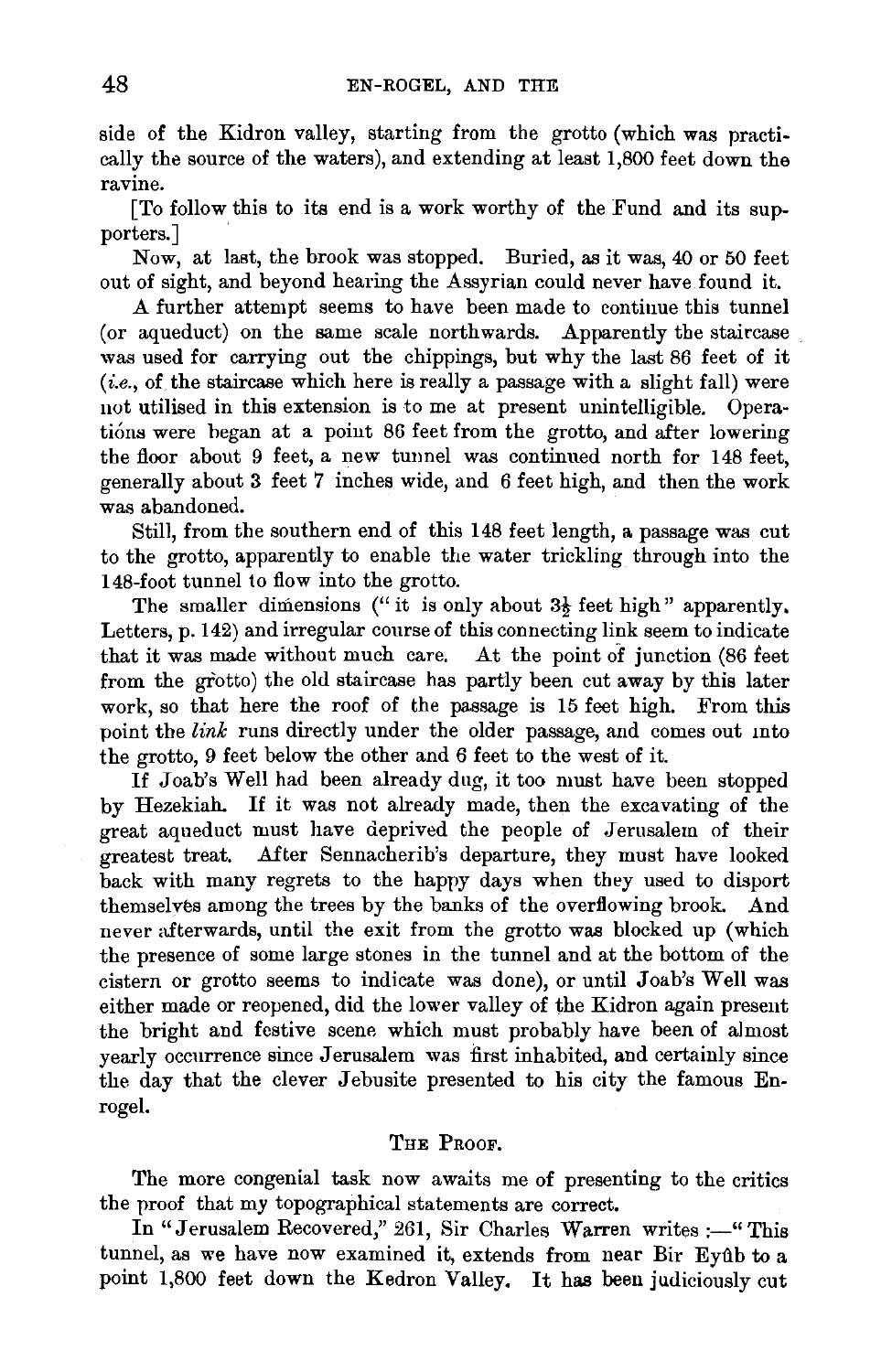under one side (the west side) of the valley, so that though it is from 70 to 90 feet under the surface of the rock, yet the staircases being commenced to the east (nearer the bottom of the valley), have not to descend by more than 40 to 50 feet. In the 1,800 feet we have cleared out, seven staircases have been exposed ; they are about 3 feet wide, and descend at an angle of 35°. At the bottom of some of the staircases the aqueduct is deepened a little, so as to form a shallow pool."

·As, therefore, work might have been begun at all these staircases at once, the time spent in making the aqueduct need not have been much longer than that required to make the tunnel between the two staircases most distant one from the other. Still, however quickly executed, the undertaking, by its very magnitude, witnesses to the extreme importance attached to it.

Had it been primarily made as a means of egress from aud ingress to the city, the work would have been begun from the city so as to be available for use, as far as it was finished. If such could have been its object, then, as we find it, it would be nothing but a monument of wasted industry and unreflecting folly.

It is dear, however, that it was intended for an aqueduct. In proof of this we have "the little pools at the bottom of some of the staircases," and water in old time must obviously have flowed along it, as it is connected both with a cistern holding water at the present day and also with a passage stopped with a plug. Above all, its great size shows that it was made to admit of a large volume of water flowing along it, and such a flow actually takes place along it at the present day.

Its depth below the nearest surface, " 40 to 50 feet," shows that the object was to conceal the waters from an enemy outside the city until they could be conveyed to some point where he could not reach them, probably where they would sink into the ground and so disappear.

We know from 2 Chron. xxxii, 3, that Hezekiah "took counsel to stop the waters of the fountains which were without the city, and that much people was gathered together, who stopped all the fountains and *the* brook that overflowed through the midst of the land." Be it observed that *only ONE* brook, the brook, is here mentioned.

With the rock, near Joab's Well, once pierced either by nature or by the shaft of the well, or by the rock-cut staircase north of it, the water after heavy rains would inevitably issue forth in *a great stream.* As it would have been folly in Hezekiah to stop a brook elsewhere and leave this one still overflowing, and as he is only said to have stopped *the* brook *(i.e.,* one, not more), it is obvious that the brook that he stopped must have been the one rising at or near Joab's Well.

That there used to be such an overflow of water *hereabouts in Hezekiah's time* is clear, because (1) En-rogel was already in existence, being mentioned in the time of Joshua; (2) It was not at Gihon; and because, (3) as the boundary line from En-rogel went *up* the valley of Hinnom En-rogel was obviously towards the south-east of Jerusalem.

We have then the following interesting points established :--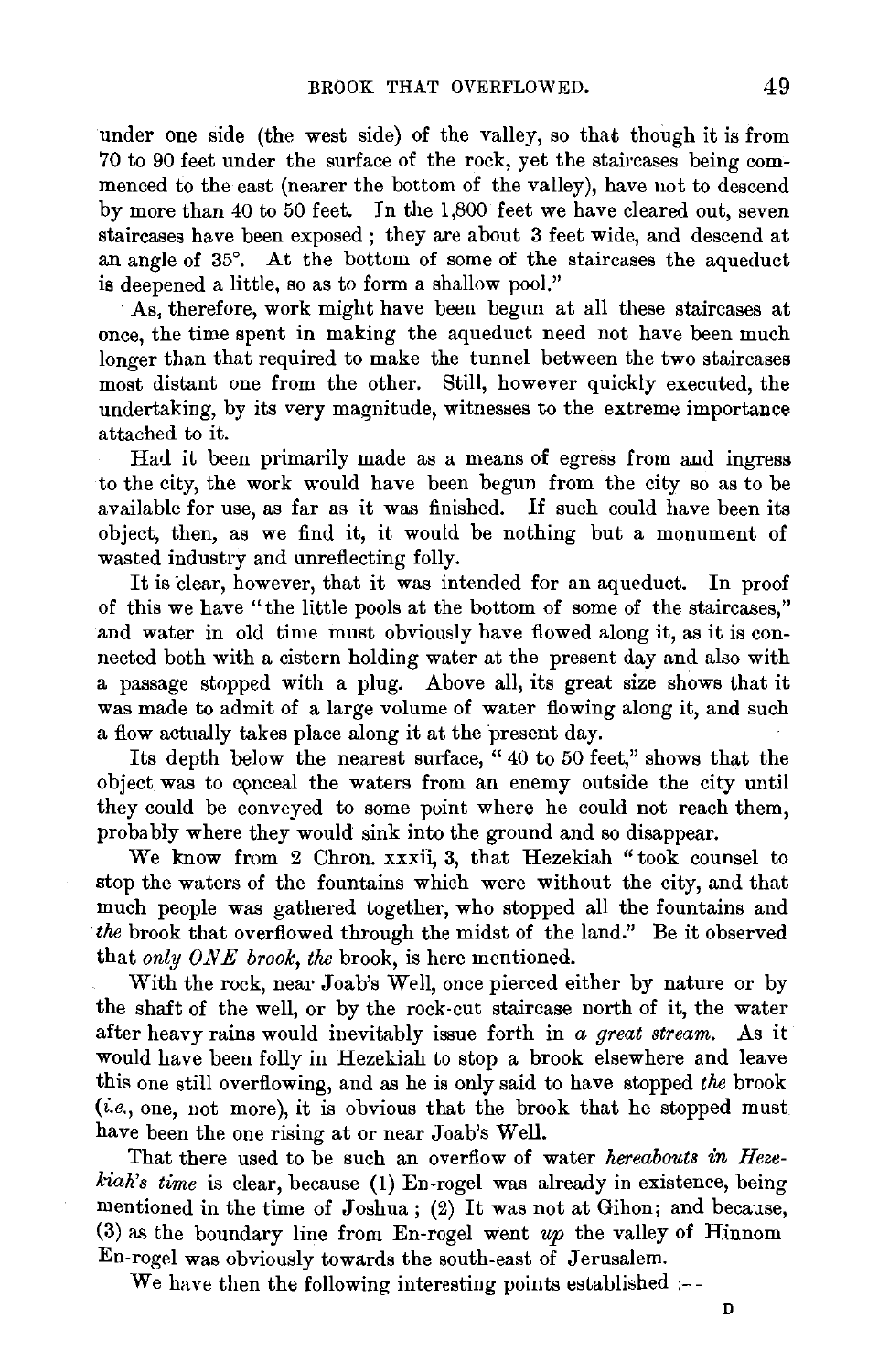1. The  $\Delta$ *in* (spring) in the word En-rogel proves that at or near this spot there was a source and supply of *living waters*.

2. The *living waters* prove that the rock was (porous or) pierced Ly nature or art, so that the waters could pass through.

3. The rock having been thus pierced proves that there would be au overflowing brook at times then as now.

4. The great depth and size of the tunnel prove that it was intended to hide and convey away from the enemy a large volume of water.

As Hezekiah is distinctly asserted to have stopped "the overflowing brook," and no one else apparently had both the necessity and ability for doing so, the conclusion is inevitable that Hzekiah made the long aqueduct owing to the invasion of Sennacherib, or, in other words, that 2 Chron. xxxii, 4, must refer to this aqueduct.

The tunnel is continued on the north side of the cistern or grotto, on about the same level as it is on the south side, and cuts into a passage leading in one direction up to the surface, and in the opposite direction. back to the cistern, which (cistern) the passage named reaches at a level nine feet higher than that of the aqueduct.

As this higher passage is now blocked up by a wall containing the pluq, which (plug) would be useless when the continuation of the aqueduct had been made to cut into the upper passage (for then the water could flow along the lower passage, and, as it were, take the plug in the rear), it is evident that the wall was plugged :-

(1) Before "the connecting link," or lower passage, was made.

(2) Before the long aqueduct was made ; for then the waters could no longer rise so high as the plug, as this is 12 or 13 feet above the bottom of the outlet aqueduct.

Therefore the staircase (leading down to the plug) being the only outlet to waters flowing along the plugged passage, was also made before the long aqueduct.

But the putting in of the plug could only have been done to prevent the water rising up the staircase. Therefore in the plug we have evidence of an earlier attempt to stop the brook before ever the long aqueduct or tunnel was made.

The presence of a *plug* instead of a wall, perfectly solid throughout, seems to me to show that the object was to keep the brook from overflowing, *only for a time,* as long as it might be desired, and not to *compel*  if the levels required it) the waters when they overflowed, to do so through the shaft in the roof of the grotto. If the top of the shaft is lower than the head of the staircase, of course the waters would issue from the former naturally. Anyhow, it is clear the plug was not put in for any object connected with the shaft.

As the staircase would practically be useless for getting water after .Joab's Well was made, I conclude that the staircase was made before the well; for Joab's Well once made, could never have been both stopped and forgotten and its site lost before Sennacherib's invasion, and at that time it has been shown that the staircase was already in existence.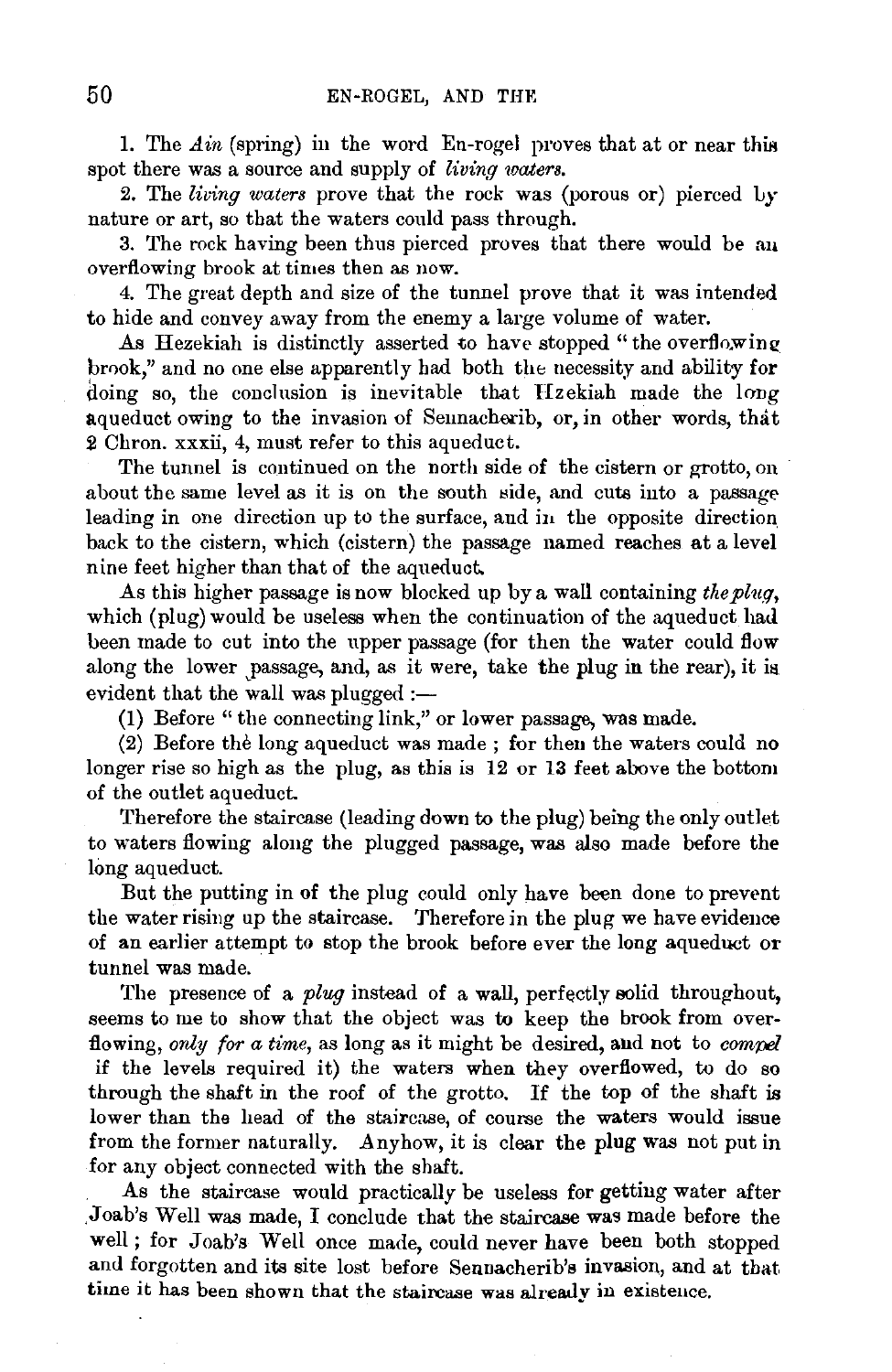As previous to Sennacherib's invasion there was apparently no object in stopping the brook, it seems to me correct to attribute the device of the plug, as well as the making of the tunnel, to Hezekiah.

It is, however, a long step back from Hezekiah to Joshua.

A place where waters naturally issued at times from the ground. might justly be called a spring  $(ain)$ . Therefore the fact that in the time  $\overline{\text{of}}$  Joshua En-rogel is mentioned, does not, of necessity require us to admit that the staircase had been made in his time.

The fact, however, that instead of a vertical well (the easiest and surest way of reaching water in the valley) we find a staircase hewn out in such a manner that it might easily be covered up, and that one entrance is made to serve for the branches north and south, seems to me to show that the persons who constructed it contemplated the need of at times concealing it. From the time of Joshua to that of Hezekiah there was no call on the part of Israel to form such a contrivance, and after Joshua's invasion it was too late for the Jebusites to begin to make the staircase. If, therefore, there was no reason whatever for making such a peculiar staircase after Israel's invasion, we must conclude it was made before it, or in other words, it was the work of the Jebusites.

Nor need we think they were not equal to such a work. Centuries before Jacob's deep vertical well had been made near Shechem, and rockhewn cisterns and tombs were common everywhere. The *gutter,* a still more difficult undertaking, had been already executed in Joshua's time. or soon after: for its existence is really the only thing which can explain the remarkable circumstance that Jebus alone, of the mountain strongholds, remained untaken till the time of David.

As it would be folly to cover up the staircase and leave Gihon (Virgin's Fount) flowing as usual\ it follows either (a) that Schick's aqueduct *(see*  "Waters of Shiloah") was made by the Jebusites, as a means of secreting the waters ; or (b) that they inhabited Ophel west of Gihon, commanding the latter and having access to it by means of " the gutter," with the corollary that even from David's time Ophel was part of Jerusalem. As  $(b)$  has been proved beyond fear of refutation (1888, 46), it is superfluous to add 450 years more to the antiquity of the aqueduct by adopting  $(a)$ .

Of two spots-one with nothing specially to mark it, and seldom, if ever, overflowing with water-and the other a living spring wit a staircase. and periodically overflowing with water, there can hardly be any question, but that the latter rather than the former would be choseu for a land-mark. Unhesitatingly, then, I assign to the staircase the title of Eu-rogel.

Therefore I conclude: (1) That the staircase called En-rogel, leading to the grotto, was made by the Jebusites at a date antecedent to Joshua's invasion ; and (2) that Hezekiah, on Sennacherib's invasion, put in the plug, and afterwards made the long aqueduct, thus stopping the brook that overflowed.

What changes take place! Once the ancient Jebusite, as an Oriental would, used to enjoy himself at Gihon,